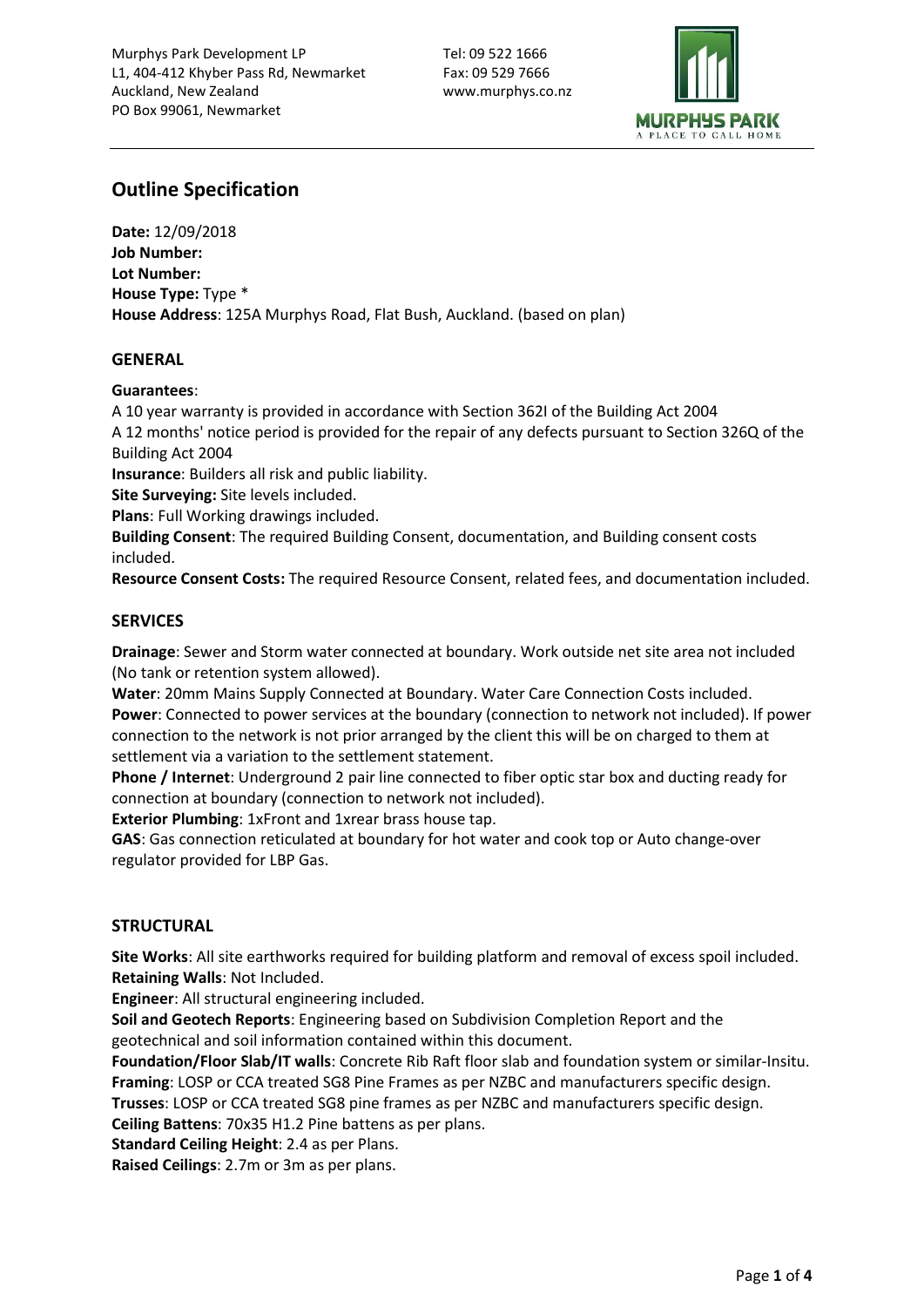Mid Floor: LOSP or CCA treated SG8 pine frames as per NZBC and manufacturers specific design. Mid Flooring: 20mm strand board & 19mm H3 Plywood to wet areas to level 2. Mid Level deck: LOSP or CCA treated SG8 pine frames as per NZBC and manufacturers specific design.

Stairs / Handrails: MDF/Plywood internal stairs. Glass balustrades .

# ROOF

Roof Type 1: coloursteel roofing Fascia: Painted coloursteel Gutter: Painted coloursteel - Quarter Round Downpipes: 65mm PVC Soffit Linings: Hardiflex 4.5mm Flashings: Included

# CLADDING

Cladding Type: Timber weatherboard (horizontal and vertical), James Hardie Linea weatherboard (horizontal and vertical), James Hardie Stria cladding.

# ALUMINIUM JOINERY

Windows & Doors: Powder coated aluminum, double glazed (excluding garage). standard head flashings. Selected obscure glass to wet areas. All liners are to be 19mm grooved, H3.1, pre-primed.

# EXTERIOR DOORS & HARDWARE

Front Door: Aluminum frame, aluminum door. Front Door Hardware: Standard pull handle with deadlock. Sliding Doors: Sliding doors to have D pull handles. Garage Doors: Colorsteel Sectional flat panel sectional. Opener with two Remotes.

#### ELECTRICAL

Alarm: standard Alarm system, include 4 sensors. Heat Pump: invertor wall mounted unit to living area. Internal Electrical: Interior / Exterior lightings, sockets, general connection, phone, TV. Jacks. Vacuum: Central Vacuumed system

#### HOT WATER

Hot Water: 26L Gas infinity

#### INTERIOR DOOR & DOOR HARDWARE

Internal Doors: MDF single prehung doors with grooved jamb. Wardrobe Doors: MDF double (if suites) prehung doors with grooved jamb.

#### INTERIOR LININGS

Insulation: Standard R2.2 Wall Batts, R3.2 Ceiling Batts and R1.4 Acoustic 50mm to masonry walls Internal Lining: Standard 10mm Gib-board, Aqualine (Bathroom and Ensuite) and 13mm standard to ceilings

Gib Stopping: Level 4 paint finish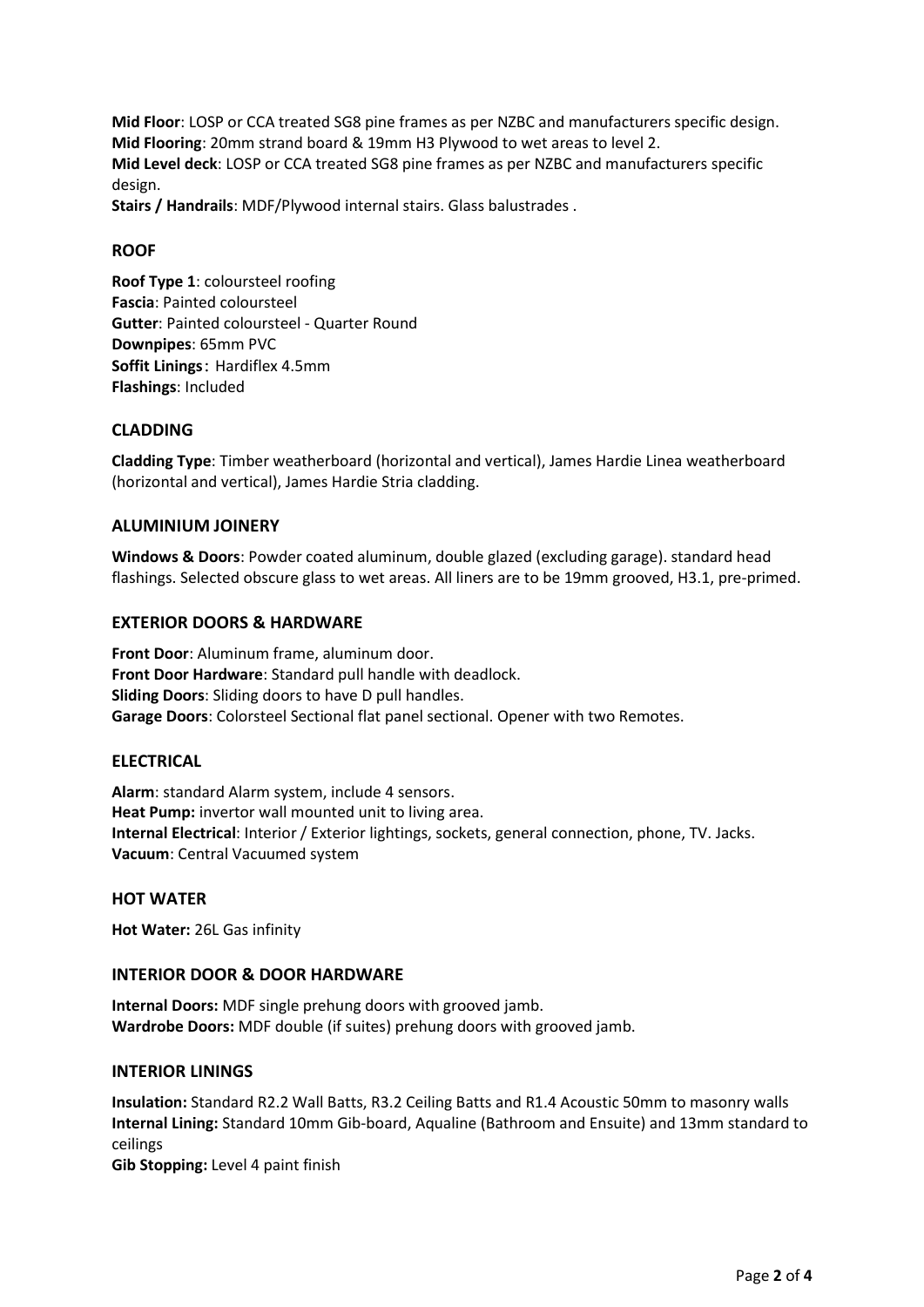Skirting: Bevelled Edge 60x 10 pine Gib External Corners and Ceiling: Gib Square Stop

# DECORATING

#### Interior Painting:

Dulux/Resene Environmental Paint Systems to interior. Enamel to doors, timber trims and bathrooms. One wall colour only allowed throughout. Ceilings to be Flat Finish Walls to be Low Sheen Finish Bathrooms to be Satin Enamel Finish Doors, reveals and skirtings to be Satin Enamel Finish

# Window Coverings: Not included

#### Exterior Painting:

Dulux/Resene Environmental Paint Systems to exterior. Enamel to doors, timber trims and bathrooms. One wall colour only allowed throughout.

#### FLOORING

Carpeting: Selected carpet for stairs, lounge, bedroom. Timber Flooring: Laminated timber flooring to Entry / Kitchen areas, dining and living areas. Tiles: Standard range tiles with 100mm tile skirting and metal trim to Toilet, Laundry.

#### **KITCHEN**

Design: Standard design suit for concept design. Benchtop Surface: Selected 30mm Engineered stone bench top to kitchen. Sink: Selected under mount sink. Tapware: Kitchen Sink mixer Hob Splashback: Selected tile Splashback.

#### **APPLIANCES**

Oven: Bosch Hob: Bosch - 600mm series cooktop. Dishwasher: Bosch Range hood: Bosch

#### MAIN BATHROOM

Wall Tile: Full height wall tile, selected 300x600mm or 600x600mm tiles. Vanity: Selected brand - 750/900 Wall Hung - Single bowl Toilet: Back to wall toilet suite with soft close Toilet Roll Holder: Selected brand Paper roll holder. Basin Tapware: Basin mixer Shower: Tile shower Shower door: Glass shower door Shower Tapware: Shower mixer and multifunction slide shower Towel Rail: As per Electrical specification Extraction Fan: 3-in-1 Bathroom Heat/Fan/Light Mirror: 1 x mirror to fit vanity